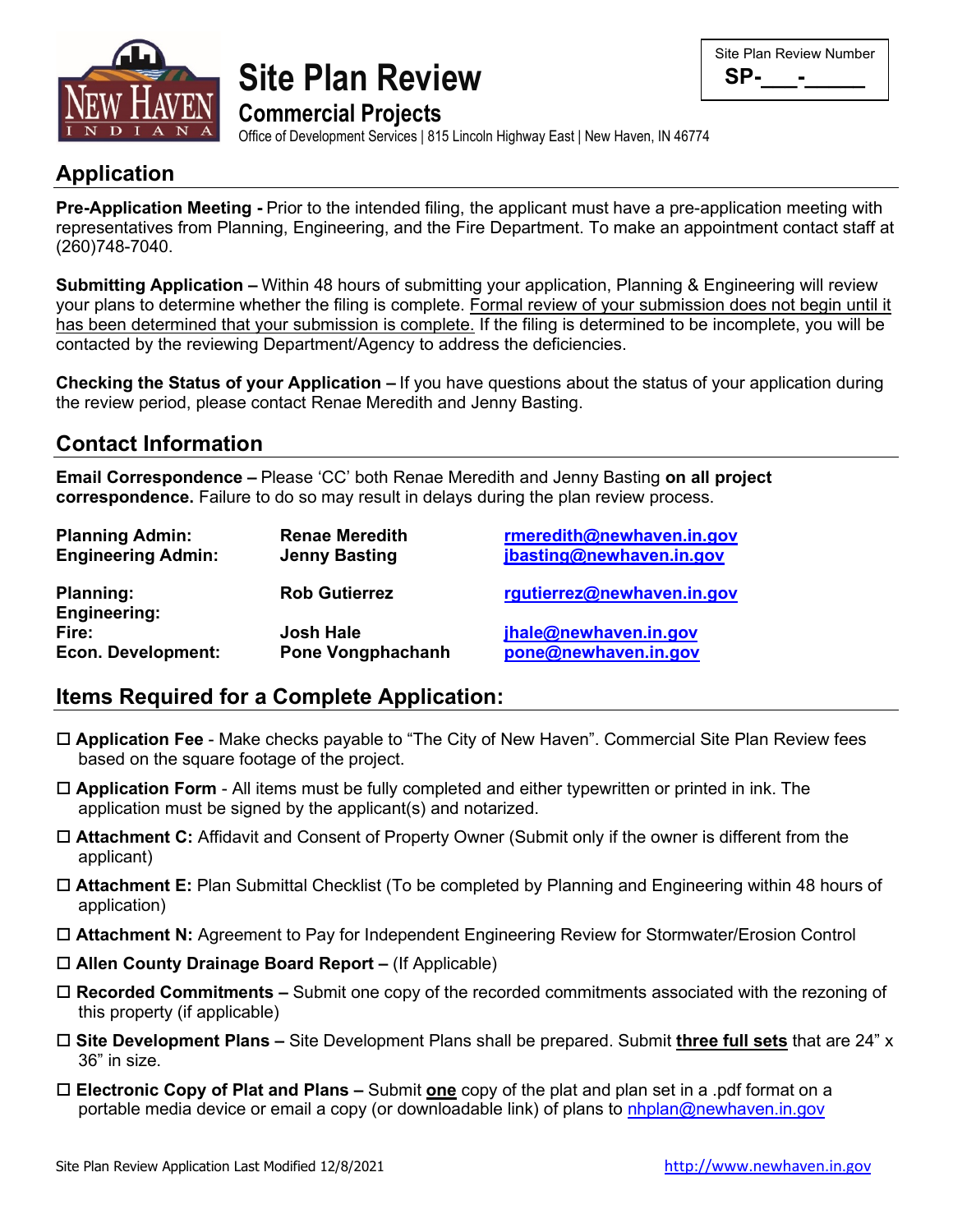

# **COMMERCIAL**

| Permit Number: |
|----------------|
| Z-2022-        |

# **IMPROVEMENT LOCATION PERMIT**

Department of Planning and Economic Development | 815 Lincoln Highway East | New Haven, IN 46774

|                                                                                | <b>Applicant Information</b>                                                 |                 |                                 |                                                                           | <b>Permit Type</b>             |                  |
|--------------------------------------------------------------------------------|------------------------------------------------------------------------------|-----------------|---------------------------------|---------------------------------------------------------------------------|--------------------------------|------------------|
| Name:                                                                          |                                                                              |                 | Please Select a Permit Category |                                                                           |                                |                  |
| Street:                                                                        |                                                                              |                 | \$200                           | $\Box$ Up to 1,500 SF GFA                                                 |                                |                  |
| City:                                                                          |                                                                              |                 | \$400                           |                                                                           | □ 1,501 and 10,000 SF GFA      |                  |
| State:                                                                         | Zip:                                                                         |                 | \$800<br>□ Over 10,001 SF GFA   |                                                                           |                                |                  |
| Phone:                                                                         | Fax:                                                                         |                 | \$200                           | $\Box$ New Building or $\Box$ Addition<br>approved as part of a Secondary |                                |                  |
| E-mail:                                                                        |                                                                              |                 |                                 |                                                                           |                                |                  |
|                                                                                | <b>Property Owner Information</b>                                            |                 |                                 |                                                                           | Development Plan               |                  |
| Name:                                                                          |                                                                              |                 |                                 |                                                                           |                                |                  |
| Street:                                                                        |                                                                              |                 | \$100                           | $\Box$ Non-Residential structure not<br>distributed to other agencies for |                                |                  |
| City:                                                                          |                                                                              |                 |                                 |                                                                           | review (please describe below) |                  |
| State:                                                                         | Zip:                                                                         |                 |                                 |                                                                           | <b>Project Information</b>     |                  |
| Phone:                                                                         | Fax:                                                                         |                 | $\square$ Commercial            |                                                                           | $\Box$ Industrial              | $\Box$ Mixed-Use |
| E-mail:                                                                        |                                                                              |                 | $\Box$ Institutional            |                                                                           | □ Multi-Family                 | $\Box$ Other     |
|                                                                                | <b>Certification and Notice of Intent to Comply</b>                          |                 | Address:                        |                                                                           |                                |                  |
| I hereby certify that I have the authority to make the foregoing application,  |                                                                              |                 | Parcel No:                      |                                                                           |                                |                  |
| that the application is correct, and that construction will comply with, and   |                                                                              |                 | <b>Building Use:</b>            |                                                                           |                                |                  |
| conform to all applicable laws of the State of Indiana. I further certify that | the construction will conform with Title XV: Land Usage Codes of the City of |                 | Est. Construction Cost:         |                                                                           |                                |                  |
| until a Certificate of Compliance is issued by the Zoning Administrator.       | New Haven and that there shall be no occupancy and/or use of the project     |                 | Est. Completion Date:           |                                                                           |                                |                  |
|                                                                                |                                                                              |                 | Height:                         |                                                                           |                                |                  |
|                                                                                |                                                                              | Water Provider: |                                 |                                                                           |                                |                  |
| Authorized Agent (printed)                                                     |                                                                              |                 | Sewer Provider:                 |                                                                           |                                |                  |
|                                                                                |                                                                              |                 |                                 |                                                                           | Existing                       | Added            |
| Authorized Agent (signature)                                                   |                                                                              |                 | Square Footage                  |                                                                           |                                |                  |
|                                                                                |                                                                              |                 | <b>Parking Spaces</b>           |                                                                           |                                |                  |
| Date:                                                                          |                                                                              |                 | Employees                       |                                                                           |                                |                  |

| <b>Office Use Only</b> |           |       |                        |          |  |
|------------------------|-----------|-------|------------------------|----------|--|
| Zoning:                | Township: | FIRM: | Flood Zone:            | Receipt: |  |
|                        |           |       | $\Box$ $X$ $\Box$ $AE$ |          |  |
| Comments:              |           |       |                        |          |  |
|                        |           |       |                        |          |  |
| Approved by:           |           |       | Date:                  |          |  |
|                        |           |       |                        |          |  |
|                        |           |       | Expires:               |          |  |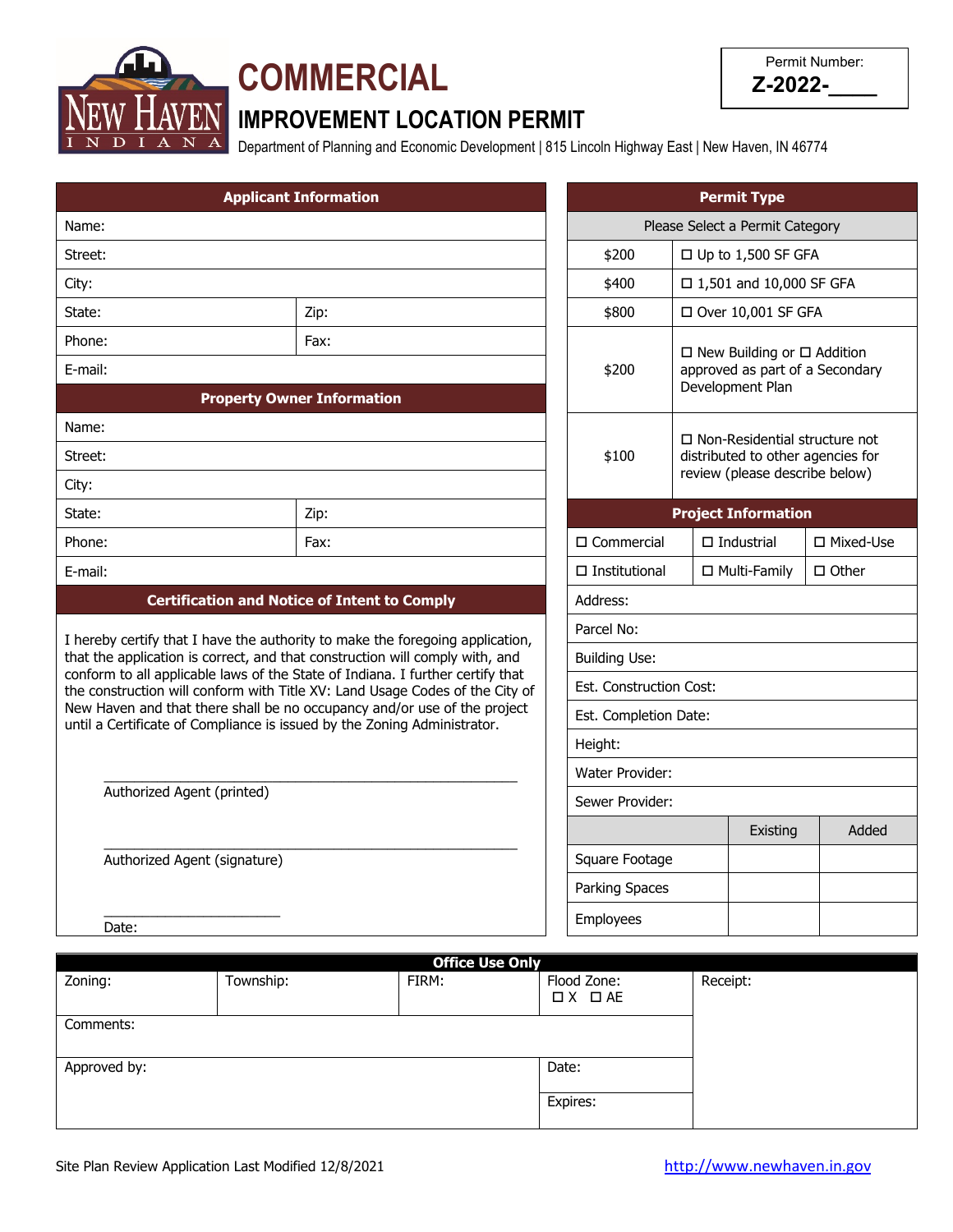

# **Attachment C Affidavit and Consent of Property Owner**

Department of Planning and Economic Development | 815 Lincoln Highway East | New Haven, IN 46774

| Project       |  |  |  |
|---------------|--|--|--|
| <b>Docket</b> |  |  |  |

*Complete and submit if applicant is different from the property owner.*

|                                        | NAME(S)                                                                                         |                                                                                                |
|----------------------------------------|-------------------------------------------------------------------------------------------------|------------------------------------------------------------------------------------------------|
|                                        | After being first duly sworn, depose and say:                                                   |                                                                                                |
|                                        |                                                                                                 |                                                                                                |
|                                        | 2. That I/we have read and examine the Application, and are familiar with its contents.         |                                                                                                |
|                                        | 3. That I/we have no objection to, and consent to such request as set forth in the application. |                                                                                                |
|                                        |                                                                                                 | 4. The such request being made by the applicant (eldonology is not) a condition to the sale or |
| lease of the above reference property. |                                                                                                 |                                                                                                |
|                                        |                                                                                                 |                                                                                                |
| (AFFIANT)                              |                                                                                                 |                                                                                                |
| STATE OF INDIANA )                     |                                                                                                 |                                                                                                |
|                                        | $)$ SS:                                                                                         |                                                                                                |
|                                        |                                                                                                 |                                                                                                |
|                                        |                                                                                                 | Subscribed and sworn to before me this ____________ day of ____________________, __________.   |
|                                        |                                                                                                 |                                                                                                |
|                                        |                                                                                                 |                                                                                                |
|                                        | , Notary Public                                                                                 |                                                                                                |
|                                        |                                                                                                 |                                                                                                |
| <b>County of Residence:</b>            |                                                                                                 |                                                                                                |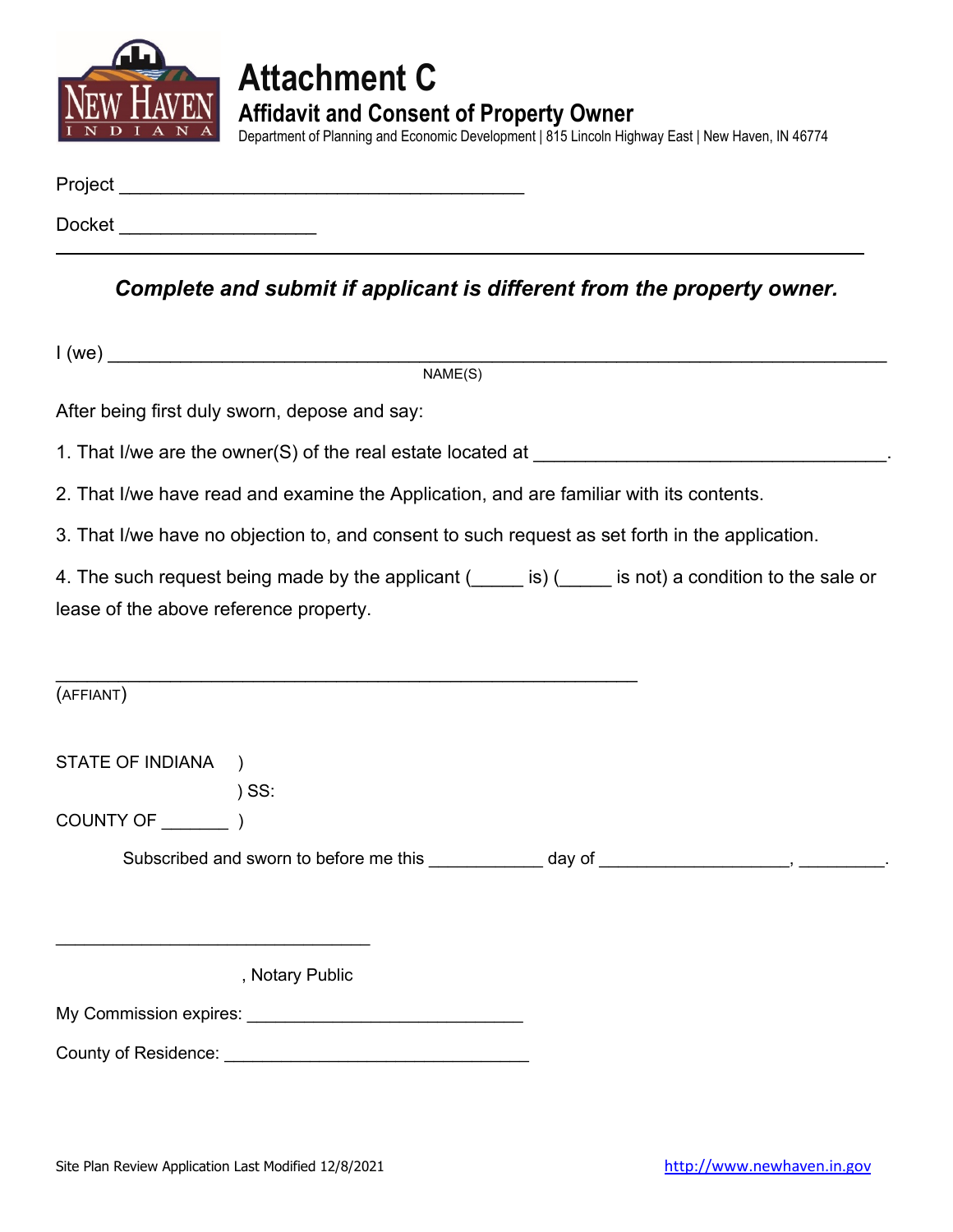

# **Attachment E**

**Full Submittal Checklist**

Department of Planning and Economic Development | 815 Lincoln Highway East | New Haven, IN 46774

| Site Plan Review Number |  |
|-------------------------|--|
| Intake Date             |  |

| Date, North Arrow, Scale and Proposed Name of<br>the Development                                                                                                                                                                                         |                                                                                                                                                                                                                                                                                                                                                                                                       |  |
|----------------------------------------------------------------------------------------------------------------------------------------------------------------------------------------------------------------------------------------------------------|-------------------------------------------------------------------------------------------------------------------------------------------------------------------------------------------------------------------------------------------------------------------------------------------------------------------------------------------------------------------------------------------------------|--|
| Name, Address, and Phone Numbers of the<br>developer(s), and the land surveyor, architect or<br>engineer who prepared the plans                                                                                                                          |                                                                                                                                                                                                                                                                                                                                                                                                       |  |
| A boundary survey of the property, prepared and<br>certified by a licensed land surveyor, which<br>complies with Title 865 Rule 12 of the IAC. The<br>survey shall have been performed within (1) year<br>of submission of the site plan and reflect the |                                                                                                                                                                                                                                                                                                                                                                                                       |  |
|                                                                                                                                                                                                                                                          | current conditions of the site. The following items<br>shall be included on the boundary survey:                                                                                                                                                                                                                                                                                                      |  |
|                                                                                                                                                                                                                                                          | Property boundary lines, giving length and bearing<br>(including reference or basis) on each straight line; and<br>interior angles, radius, point of tangency and length of<br>curved lines. The perimeters of the property shall be<br>dimensioned in feet and decimals as accurately as<br>possible to the nearest one hundredth (0.01);<br>The width of all adjoining street and highway rights of |  |
|                                                                                                                                                                                                                                                          | way, and the street width;                                                                                                                                                                                                                                                                                                                                                                            |  |
|                                                                                                                                                                                                                                                          | Existing sidewalks on or adjacent to the development<br>parcel;                                                                                                                                                                                                                                                                                                                                       |  |
|                                                                                                                                                                                                                                                          | Existing encroachments, including fences, structures,<br>pavement and other improvements, either way across<br>property lines;                                                                                                                                                                                                                                                                        |  |
|                                                                                                                                                                                                                                                          | Existing fences and walls located with respect to<br>property lines:                                                                                                                                                                                                                                                                                                                                  |  |
|                                                                                                                                                                                                                                                          | Recorded or otherwise listed dedicated easements or<br>similar rights of way, including type of easement;                                                                                                                                                                                                                                                                                             |  |
|                                                                                                                                                                                                                                                          | Existing lot or tract lines within the development parcel;                                                                                                                                                                                                                                                                                                                                            |  |
|                                                                                                                                                                                                                                                          | Addresses of existing structures;                                                                                                                                                                                                                                                                                                                                                                     |  |
|                                                                                                                                                                                                                                                          | Current zoning of the development parcel;                                                                                                                                                                                                                                                                                                                                                             |  |
|                                                                                                                                                                                                                                                          | Existing platted building setback lines; and                                                                                                                                                                                                                                                                                                                                                          |  |
|                                                                                                                                                                                                                                                          | Development parcel legal description.                                                                                                                                                                                                                                                                                                                                                                 |  |
|                                                                                                                                                                                                                                                          | A topographic/utility survey of the property,<br>prepared and certified by a licensed land<br>surveyor, which complies with Title 865 Rule 12 of<br>the IAC. The survey shall have been performed<br>within one (1) year of the submission of the site<br>plan and reflect the current conditions of the site.<br>The following items shall be included on the<br>topographic/utility survey:         |  |
|                                                                                                                                                                                                                                                          | Benchmarks in USGS datum;                                                                                                                                                                                                                                                                                                                                                                             |  |
|                                                                                                                                                                                                                                                          | Existing site contours at 1 foot intervals based on<br>USGS datum unless the Planning Staff determines<br>that the slope of the property requires a different<br>contour interval;                                                                                                                                                                                                                    |  |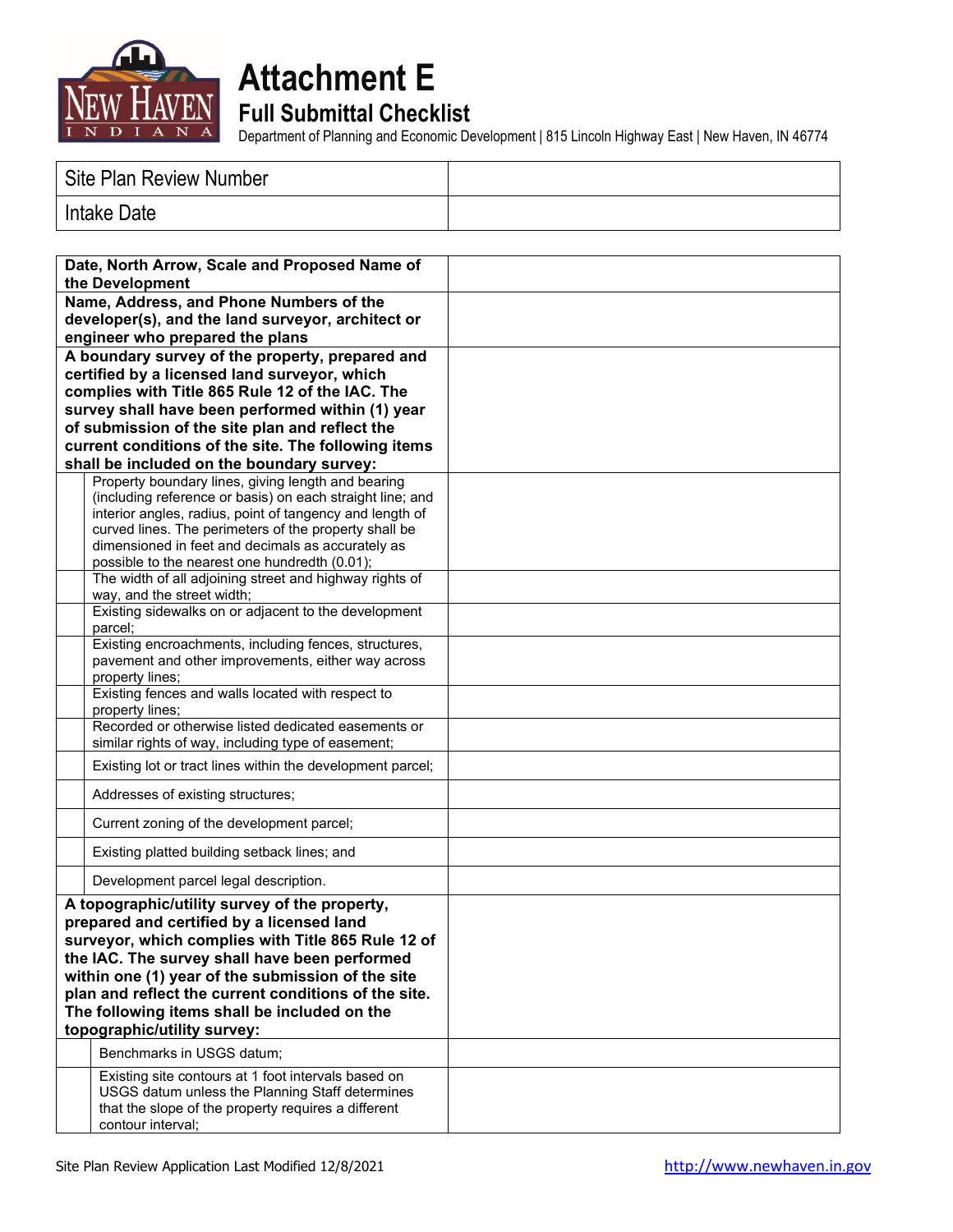| Location of all existing structures on the development                                |  |
|---------------------------------------------------------------------------------------|--|
|                                                                                       |  |
| parcel and all off-site structures within 10 feet of the                              |  |
| property lines, if the off-site structure locations can be                            |  |
| determined from the subject property;                                                 |  |
|                                                                                       |  |
| If applicable, the location of the special flood hazard                               |  |
| area of the regulatory flood as mapped by scale on the                                |  |
|                                                                                       |  |
| FIRM maps for Allen County, including all on-site                                     |  |
| established base flood elevations, and the base flood                                 |  |
| elevation at the property lines. If the elevations on the                             |  |
|                                                                                       |  |
| topographic/utility survey indicates an area subject to                               |  |
| inundation by the regulatory flood which lies outside of                              |  |
| the floodplain identified on the FIRM, the information                                |  |
|                                                                                       |  |
| on the topographic/utility survey shall govern and that                               |  |
| area shall be considered a special flood hazard area                                  |  |
| and subject to the regulations of the ordinance;                                      |  |
|                                                                                       |  |
| Existing finished floor elevations of the lowest floor of                             |  |
| all structures;                                                                       |  |
| The approximate location of all wetlands on the                                       |  |
|                                                                                       |  |
| development parcel according to the current National                                  |  |
| <b>Wetland Inventory Maps;</b>                                                        |  |
|                                                                                       |  |
| The location of any natural water features such as                                    |  |
| lakes, ponds, streams or drainage ways;                                               |  |
| The location of any Allen County regulation drain(s) on                               |  |
|                                                                                       |  |
| or immediately adjacent to the development parcel,                                    |  |
| including existing statutory drain easement(s);                                       |  |
|                                                                                       |  |
| The location of existing vegetation including the                                     |  |
| perimeter of all wooded areas, other significant                                      |  |
| vegetation, and individual trees at and above 2 inches                                |  |
|                                                                                       |  |
| in trunk caliper (measured according to standard                                      |  |
| horticultural practices);                                                             |  |
| The location and size of all existing water facilities,                               |  |
|                                                                                       |  |
| including the location of all meters, valves, and fire                                |  |
| hydrants on the or serving the development parcel;                                    |  |
|                                                                                       |  |
| The location and size of existing natural gas                                         |  |
| distribution facilities on the development parcel;                                    |  |
| The location and size of existing communication                                       |  |
| systems on the development parcel, including the                                      |  |
|                                                                                       |  |
|                                                                                       |  |
| location of all poles, towers, and equipment; and                                     |  |
|                                                                                       |  |
| Names of the utility service providers                                                |  |
|                                                                                       |  |
| Proposed structures within the development                                            |  |
|                                                                                       |  |
| parcel;                                                                               |  |
| Finished floor elevations of the lowest floor of all                                  |  |
|                                                                                       |  |
| proposed structures located within a special flood                                    |  |
| hazard area;                                                                          |  |
|                                                                                       |  |
| Proposed building elevation drawings;                                                 |  |
|                                                                                       |  |
| Dimensions showing the distances from the                                             |  |
|                                                                                       |  |
| proposed structures and/or parking areas to                                           |  |
| property and right-of-way lines;                                                      |  |
|                                                                                       |  |
| Any proposed subdivisions of individual parcels,                                      |  |
| showing proposed lot, tract or development parcel                                     |  |
|                                                                                       |  |
| numbers and dimensions if applicable                                                  |  |
| Grading, drainage and erosion control plans                                           |  |
|                                                                                       |  |
| which include storm drainage flow lines, location                                     |  |
| of swale and/or retention/detention areas,                                            |  |
|                                                                                       |  |
| calculations, elevations, and pipe materials;                                         |  |
| Location of proposed public sanitary sewer, storm                                     |  |
|                                                                                       |  |
| sewer, and water lines, showing sizes, elevations,                                    |  |
| materials, and sewer rim and invert elevations of                                     |  |
|                                                                                       |  |
| each manhole;                                                                         |  |
|                                                                                       |  |
| The point of connection to existing sanitary                                          |  |
| sewer, storm sewer, and water facilities;                                             |  |
|                                                                                       |  |
| Proposed water and/or sewer main line extension<br>plans and profiles, if applicable; |  |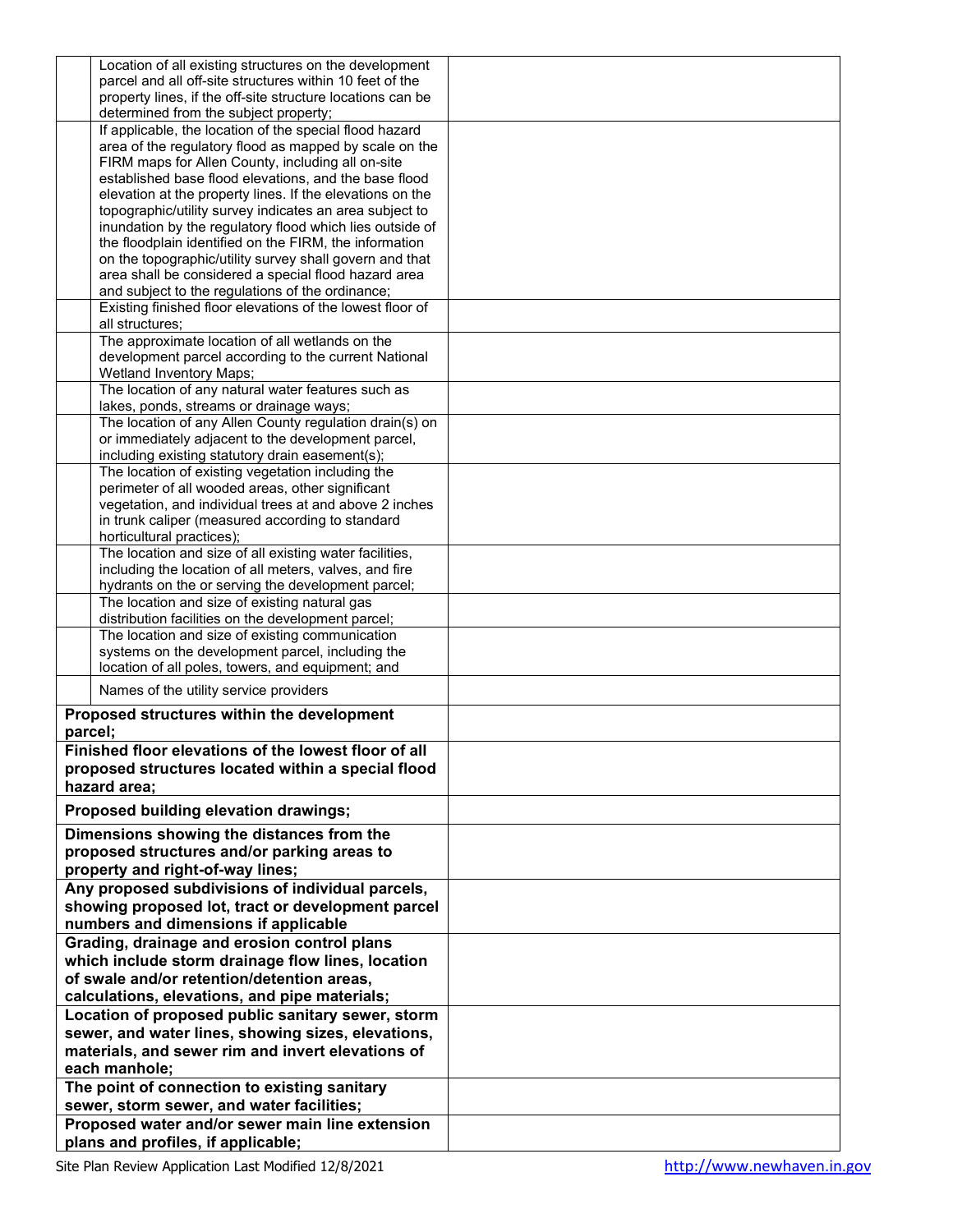| Internal plumbing plans including isometrics and     |  |
|------------------------------------------------------|--|
| expected flows of the proposed land use(s);          |  |
| Placement of all exists and exit and emergency       |  |
| lighting;                                            |  |
| Proposed street, site, and building lighting plans   |  |
| including fixture locations, pole types, fixture     |  |
| types (including wattage), service source, and       |  |
| photometrics;                                        |  |
| Propose public or private streets, including plan    |  |
| profiles and cross sections, names, traffic control  |  |
| devices (signals, signs, and/or pavement             |  |
|                                                      |  |
| markings)                                            |  |
| Proposed auxiliary street lanes (passing turning,    |  |
| deceleration and recovery)                           |  |
| A detailed landscape which meets the                 |  |
| requirements of Section 157.306 and 157.313(E)       |  |
| which includes provisions for perimeter screening    |  |
| and buffering, parking area screening and            |  |
| buffering, shade tree and greenspace locations       |  |
| and fencing proposals;                               |  |
| Proposed street tree locations if required;          |  |
|                                                      |  |
| Proposed sidewalk locations and widths;              |  |
| The location, size, and type of proposed signage;    |  |
| Details and specifications for proposed off-street   |  |
| parking areas, service areas, loading areas, and     |  |
| points of access to public or private rights-of-way; |  |
| Proposed easements, showing widths and types,        |  |
| and                                                  |  |
| Areas to be used for the outdoor storage or          |  |
|                                                      |  |
| display of materials, merchandise, machinery, or     |  |
| other such items.                                    |  |

## Electronic Plans Match Physical Copies?

| $\Box$ Yes | $\Box$ No |
|------------|-----------|
|            |           |

Planning:

| $\Box$ Application is Complete | $\square$ Application is Incomplete |
|--------------------------------|-------------------------------------|
|--------------------------------|-------------------------------------|

Engineering:

 $\square$  Application is Complete  $\square$  Application is Incomplete